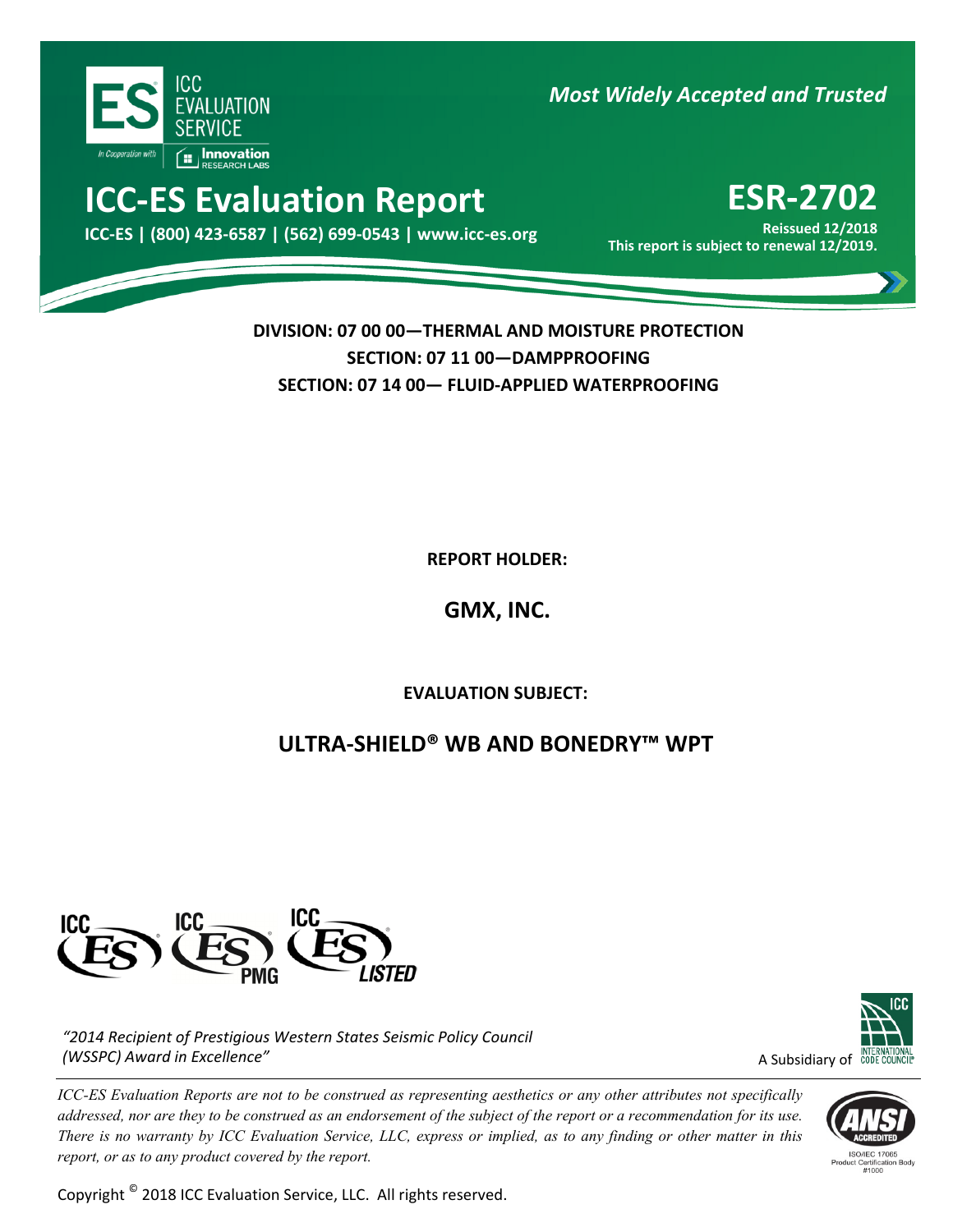

## **ICC-ES Evaluation Report ESR-2702**

Most Widely Accepted and Trusted

*Reissued December 2018* 

 *This report is subject to renewal December 2019.* 

**www.icc-es.org | (800) 423-6587 | (562) 699-0543** *A Subsidiary of the International Code Council ®*

**DIVISION: 07 00 00—THERMAL AND MOISTURE PROTECTION Section: 07 11 00—Dampproofing Section: 07 14 00—Fluid-Applied Waterproofing** 

#### **REPORT HOLDER:**

**GMX, INC.**

#### **EVALUATION SUBJECT:**

#### **ULTRA-SHIELD® WB AND BONEDRY™ WPT**

#### **1.0 EVALUATION SCOPE**

#### **1.1. Compliance with the following codes:**

- 2015, 2012, 2009 and 2006 *International Building Code*® (IBC)
- 2015, 2012, 2009 and 2006 *International Residential Code*® (IRC)
- 2013 Abu Dhabi International Building Code (ADIBC)<sup>†</sup>

<sup>†</sup>The ADIBC is based on the 2009 IBC. 2009 IBC code sections referenced in this report are the same sections in the ADIBC.

#### **Property evaluated:**

- **Foundation waterproofing**
- **Foundation dampproofing**

### **1.2. Evaluation to the following green standards:**

■ 2015, 2012 and 2008 ICC 700 *National Green Building Standard*™ (ICC 700-2015, ICC 700-2012 and ICC 700- 2008)

#### **Attribute verified:**

See Section 3.0

#### **2.0 USES**

Ultra-Shield<sup>®</sup> WB and BoneDry<sup>®</sup> WPT are liquid-applied waterproofing and dampproofing membranes used on the exterior of below-grade parged or unparged masonry and concrete foundation walls. The membranes are alternates to the dampproofing materials specified in 2015, 2012 and 2009 IBC Section 1805.2.2, 2006 IBC Section 1807.2.2 and IRC Section R406.1. The membranes are also alternates to the waterproofing materials specified in 2015, 2012 and 2009 IBC Section 1805.3.2, 2006 IBC Section 1807.3.2 and IRC 406.2.

#### **3.0 DESCRIPTION**

Ultra-Shield<sup>®</sup> WB and BoneDry<sup>®</sup> WPT are polymermodified, asphalt waterproofing and dampproofing

membranes. Ultra-Shield<sup>®</sup> WB is identical to BoneDry<sup>®</sup> WPT. The membranes have a resistance to hydrostatic pressure of 3 psi (20.7 kPa) over a  $1/16$ -inch-wide crack when applied in accordance with Section 4.0 and tested in accordance with ASTM C1306. Ultra-Shield<sup>®</sup> WB and BoneDry® WPT are available in 5-gallon (18.9 L) pails, 55-gallon (208 L) drums, 275-gallon (1041 L) totes and bulk containers. Shelf life is one year from the date of manufacture, when stored unopened at temperatures between 60°F and 80°F (15.6°C and 26.7°C).

The attributes of the Ultra-Shield® WB and BoneDry® WPT liquid-applied waterproofing membranes have been verified as conforming to the provisions of ICC 700-2015 and ICC 700-2012 Section 602.1.2 and ICC 700-2008 Section 602.11 for foundation waterproofing. Note that decisions on compliance for those areas rest with the user of this report. The user is advised of the project-specific provisions that may be contingent upon meeting specific conditions, and the verification of those conditions is outside the scope of this report. These codes or standards often provide supplemental information as guidance.

#### **4.0 INSTALLATION**

#### **4.1 General:**

Installation must comply with this report, the applicable code and the manufacturer's published installation instructions. The manufacturer's published installation instructions must be available at the jobsite at all times during installation.

#### **4.2 Surface Preparation:**

Surfaces of substrates must be structurally sound, clean, dry and free of dust, sand, soil, frost or loose materials. Additionally, there must be no fins, metal projections or any substances that will prevent bonding of the membrane to the surface of the substrate. Voids in masonry or concrete, such as tie-rod holes or honeycombed areas, must be filled with nonshrinking grout or an asphalt-based mastic. When nonshrinking grout is used to fill voids, the grout must be allowed to cure before the membrane is applied. Masonry and concrete must be cured prior to the application of the membrane.

#### **4.3 Application:**

The ambient air temperature at time of application must be 15°F (-8°C) or greater. Ultra-Shield® WB and BoneDry® WPT are brush-, roller- or spray-applied to the substrate in coats at a coverage rate of 1 gallon per 22.5 square feet  $(0.56 \text{ L/m}^2)$  for each coat, to achieve a minimum dry film thickness of 40 mils [0.040 inch (1.0 mm)]. The membrane is applied to the exterior vertical surfaces of below-grade foundation walls of parged or unparged masonry and

*ICC-ES Evaluation Reports are not to be construed as representing aesthetics or any other attributes not specifically addressed, nor are they to be construed as an endorsement of the subject of the report or a recommendation for its use. There is no warranty by ICC Evaluation Service, LLC, express or implied, as to any finding or other matter in this report, or as to any product covered by the report.*